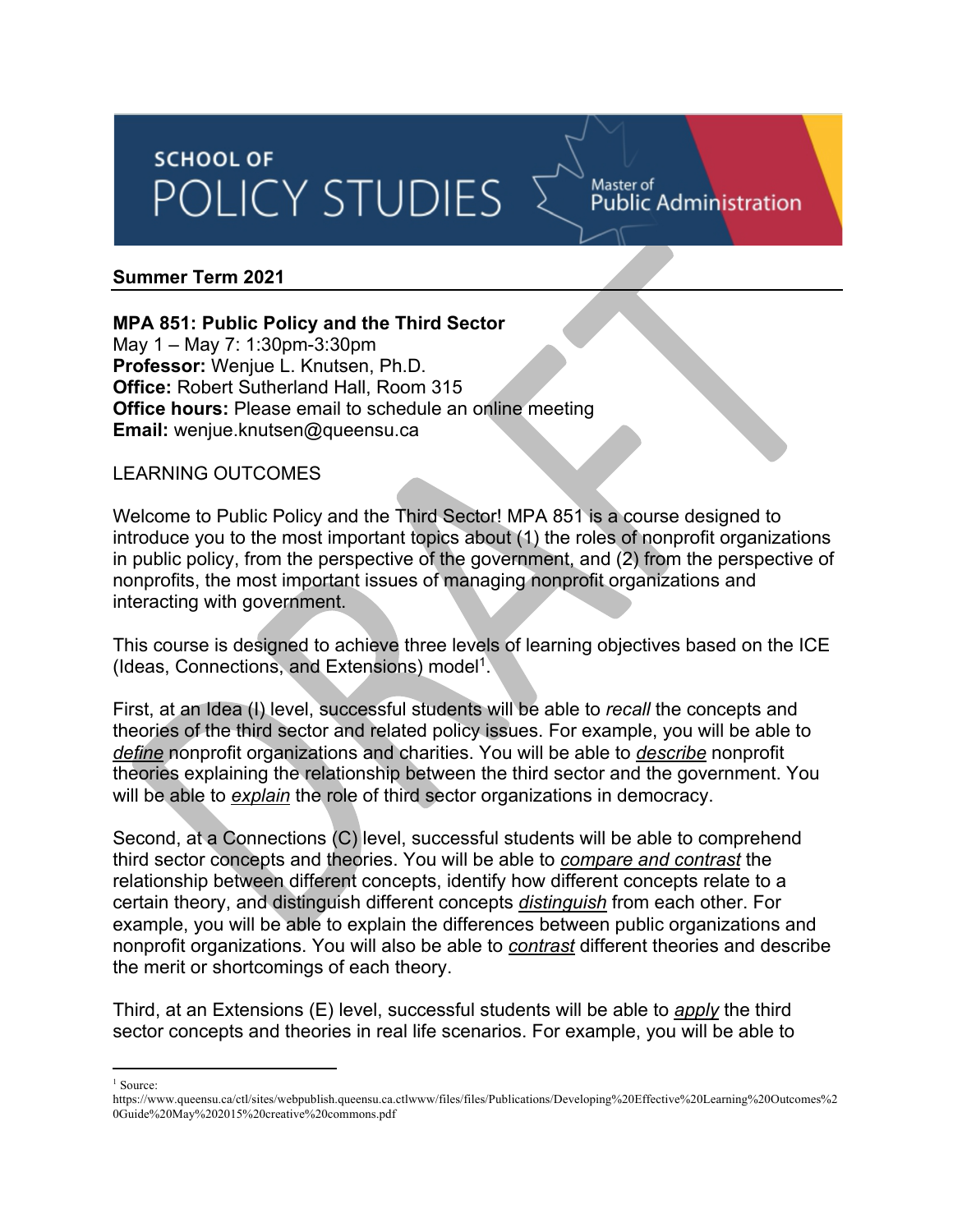*analyze* why a nonprofit board governance is malfunctioning. You will be able to make recommendations on how to government-nonprofit relationship and how to manage nonprofit organizations in order to maximize its contribution to provide public services as government's partner.

# COURSE EXPECTATIONS

- 1. Expect to read Master's level reading materials. Therefore, the assigned readings can be dense and theoretical at times; while
- 2. Expect to read news materials, cases, and practical reports that provide the course with practical backgrounds.
- 3. The amount of assigned reading will be reasonable for this specific pandemic environment we are in and will fit the online format.
- 4. This course has a reasonable workload.
- 5. Expect to engage and make contribution during online classes. The class offers a combination of lecturing and discussion/working together.
- 6. Expect new computer technology will be used during classes to foster an interactive online teaching environment, such as polling, multi-media cases, and online breakout groups.

# **REQUIRED TEXTS AND CASES**

There is no required textbook. Various readings can be accessed through Queen's online library or provided by the instructor via this syllabus or OnQ website.

#### **ASSESSMENT**

| <b>Assessment</b> | Weight | <b>Submission Deadline</b>                         |
|-------------------|--------|----------------------------------------------------|
|                   |        | Open book, individual take-home assignment:        |
|                   |        | --will be available by May 7 after class           |
| Take-home         |        | -- it is due by midnight May 10                    |
| assignment        | $50\%$ | --special arrangement can be made for other times  |
|                   |        | 1. Topic submission deadline: Topics need to be    |
|                   |        | submitted by midnight May 7                        |
|                   |        | 2. Instructor approves topics via OnQ by May 10    |
| Self-exploratory  |        | 3. Final essay submission deadline: Midnight, June |
| essay             | 50%    |                                                    |

**Take-home assignment:** This is an open-book, take-home assignment. You need to complete this assignment by yourself, without consulting with other students or any other persons. This assignment is designed to reflect the learning of the fundamental materials covered in the course. The assignment contains multiple qualitative essaystyled questions.

**Self-exploratory essay:** This assignment provides an opportunity for students to explore an interest area that is related to the course content. The topic of this essay can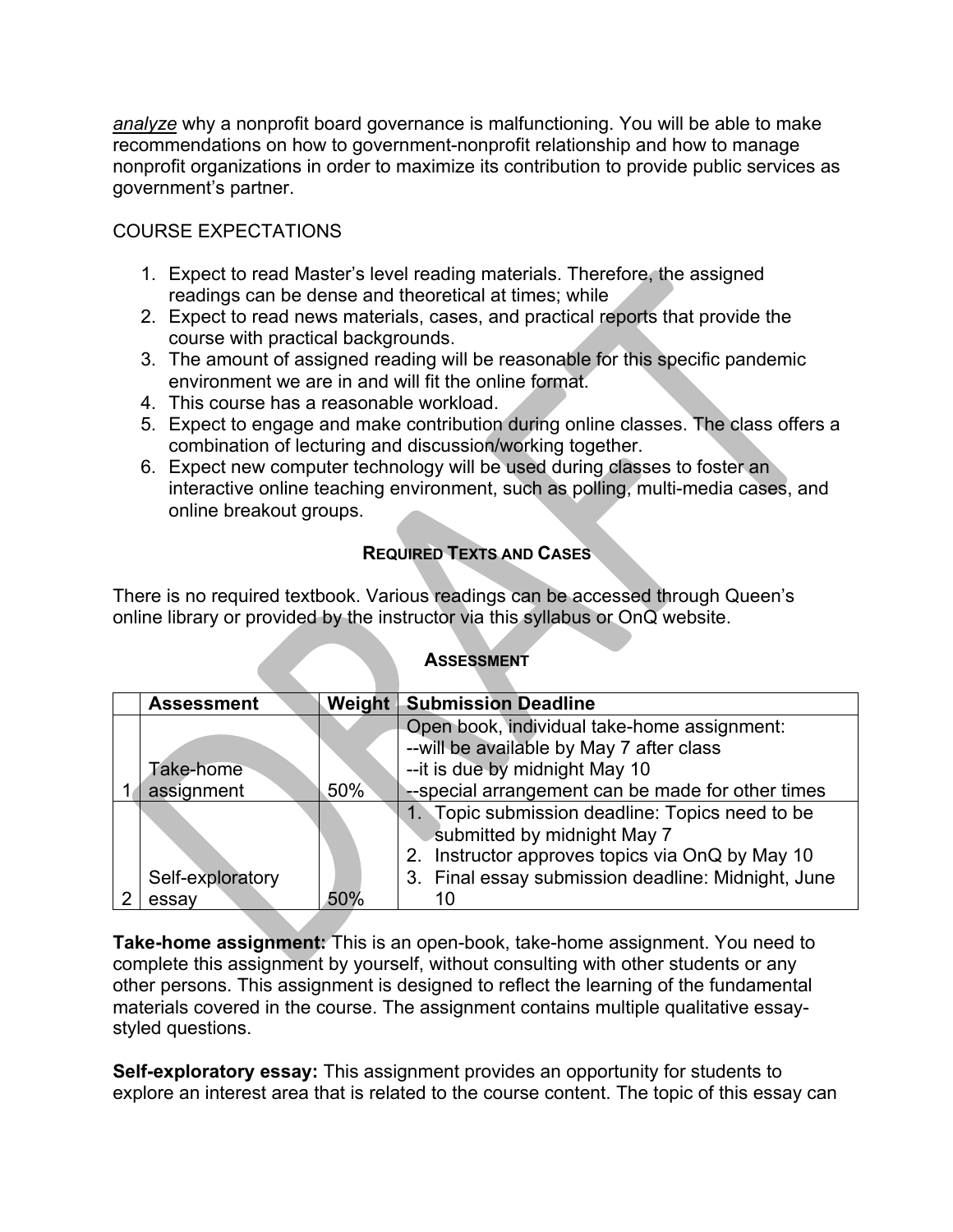be any subject that has been introduced in the course or a subject that has not been introduced in the course. In the former situation, students are required to explore the subject in-depth and go beyond the classroom content. In the latter situation, students will explore the subject that is suitable and at a graduate level. It is mandatory for all students to communicate with the instructor to determine and gain approval of a topic. The following is some suitable content for this essay:

- In-depth literature review of a topic
- Report of interviewing a nonprofit organization
- Report of interviewing a government department that has a relationship with nonprofit organizations.
- An in-depth book review
- Report on analyzing a current public controversy or engaging in a current nonprofitrelated debate: such as nonprofit's political activities, tax-exemption issues, nonprofit accountability and ethics, etc.

#### **LATE ASSIGNMENT POLICY**

Usually, a late submission will entail a deduction of 5% a day (both weekdays and weekends) as a penalty (with a maximal penalty of 25%). Late submission of coursework due to medical reasons must be supported by written documentation. For other special circumstances, you are responsible to communicate with me in advance if alternative arrangement needs to be made.

## **COURSE OUTLINE AND READING ASSIGNMENTS**

- The instructor reserves the right to make reasonable changes according to the progress of teaching and learning.
- All course materials are equally important to your performance in the course, including book chapters and journal articles.

| <b>Date</b> | <b>Topics</b> | <b>Reading</b>                                                                                                                                                  |
|-------------|---------------|-----------------------------------------------------------------------------------------------------------------------------------------------------------------|
| May         | Introduction  | <b>Definitions and laws:</b>                                                                                                                                    |
|             |               | Nonprofit Law In Canada:                                                                                                                                        |
|             |               | [https://www.cof.org/sites/default/files/Canada-                                                                                                                |
|             |               | 201806.pdf                                                                                                                                                      |
|             |               | <b>ONCA:</b> https://www.ontario.ca/page/guide-not-profit-<br>corporations-act-2010#section-2 [Only read the section of<br>"Not-for-profits and incorporation"] |
|             |               | <b>Canada's nonprofit sector:</b> Non-profit Institutions and                                                                                                   |
|             |               | Volunteering: Economic Contribution, 2007 to 2017:                                                                                                              |
|             |               | [https://www150.statcan.gc.ca/n1/daily-                                                                                                                         |
|             |               | quotidien/190305/dq190305a-eng.pdf]                                                                                                                             |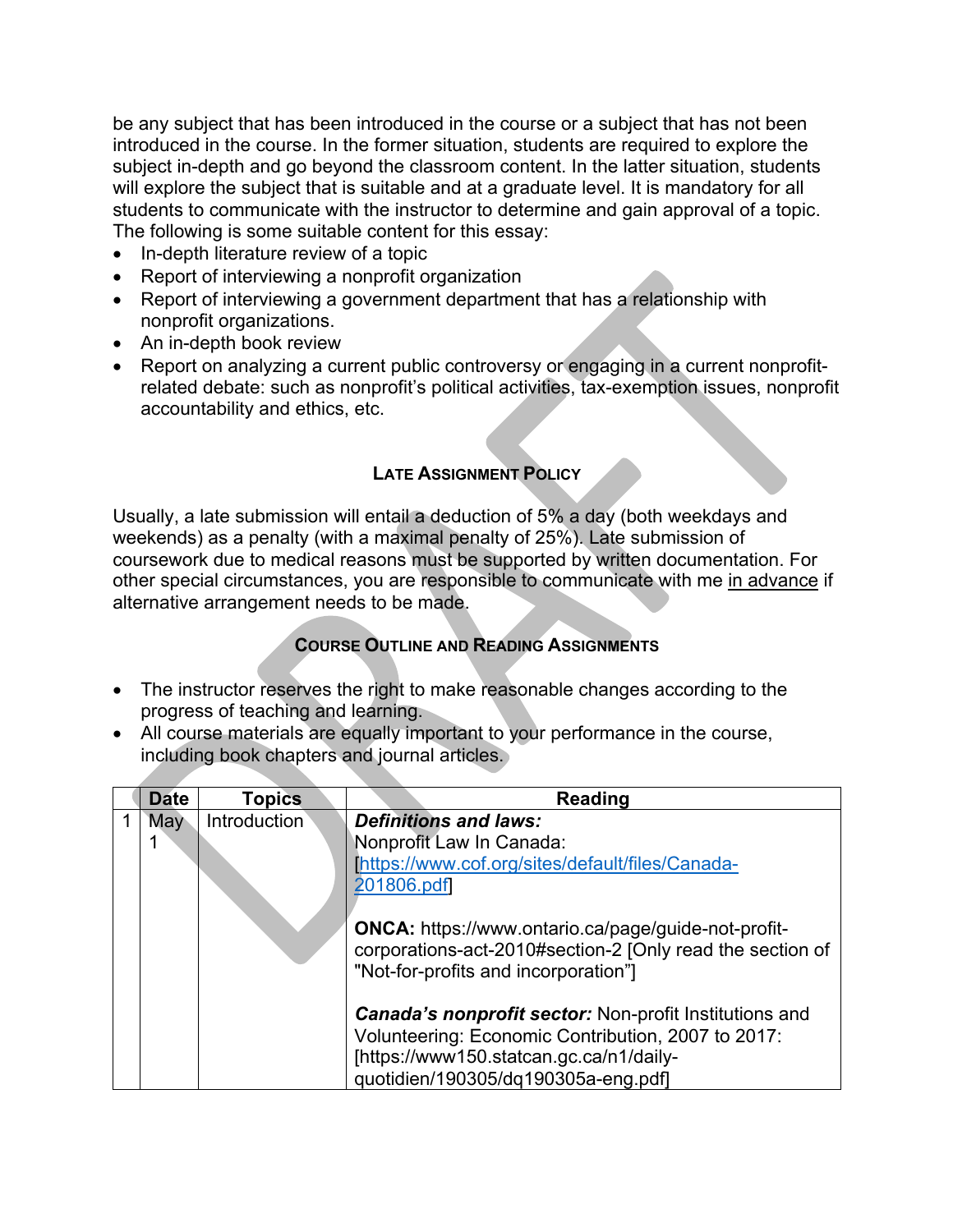| $\overline{2}$ | May<br>2 | The role of the<br>third sector in<br>public service<br>delivery | Classic theories: Salamon, L. M. and Toepler, S. (2015).<br>Government-Nonprofit Cooperation: Anomaly or<br>Necessity? Voluntas: International Journal of Voluntary<br>and Nonprofit Organizations. [Queen's Digital Library]                                                                                                                                                                                                                                                                                                                                                                                                                                                                                                                                                                                                      |
|----------------|----------|------------------------------------------------------------------|------------------------------------------------------------------------------------------------------------------------------------------------------------------------------------------------------------------------------------------------------------------------------------------------------------------------------------------------------------------------------------------------------------------------------------------------------------------------------------------------------------------------------------------------------------------------------------------------------------------------------------------------------------------------------------------------------------------------------------------------------------------------------------------------------------------------------------|
|                |          |                                                                  | A picture of reality: Knutsen, W. L. (2012). Value as a<br>self-sustaining mechanism: Why some nonprofit<br>organizations are different from and similar to private and<br>public organizations. Nonprofit and Voluntary Sector<br>Quarterly, 42, 5, 985-1055. [Queen's Digital Library]                                                                                                                                                                                                                                                                                                                                                                                                                                                                                                                                           |
| 3              | May<br>3 | Government-<br>Nonprofit<br>Relationship                         | Short overview: Bode, I. And Brandsen, T. (2014) State-<br>third Sector Partnerships: A short overview of key issues<br>in the debate. Public Management Review 16(8): 1055-<br>1066. [Queen's Digital Library]<br>"Becoming government-like:" Knutsen, W. L. (2017).<br>Retaining the benefits of government-nonprofit<br>contracting relationship: Opposite attract or clash?<br>Voluntas: International Journal of Nonprofit and Voluntary<br>Organizations, 28: 1373-1398. [Queen's Digital Library]<br>Canadian example: Meinhard, A., Lo. L., & Hyman, I.<br>(2016). Cross-sector partnerships in the provision of<br>services to new immigrants in Canada: Characteristics,<br>relevance and constraints. Human Service Organizations:<br>Management, Leadership & Governance, 40, 3, 281-296.<br>[Queen's Digital Library] |
| 4              | May<br>4 | The role of the<br>third sector in<br>political<br>advocacy      | Advocacy rules: [http://imaginecanada.ca/who-we-<br>are/whats-new/news/new-public-policy-advocacy-rules-<br>charities]<br><b>Nonprofit activity review: Almog-Bar, M. &amp; Schmid, H.</b><br>(2014). Advocacy activities of nonprofit human service<br>organizations: A critical review. Nonprofit and Voluntary<br>Sector Quarterly, 43, 1, 11-35. (only read: p. 15-28)<br>[Queen's Digital Library]<br><b>Canadian environment: Elson, Peter: Shifting Terrain:</b><br>Nonprofit Policy Advocacy in Canada: [https://www-                                                                                                                                                                                                                                                                                                      |
| 5              | May<br>5 | The role of the<br>third sector in                               | deslibris-ca.proxy.queensu.ca/ID/452387] [Queen's<br>Digital Library]: short chapters<br>Chapter 1: Desantis and Mule (only read: p. 22-39)<br>Chapter 3: Burrowes and Laforest<br><b>Classic Theory:</b> Douglas, J. (1987). Political theories of<br>non-profit organizations. (access on OnQ)                                                                                                                                                                                                                                                                                                                                                                                                                                                                                                                                   |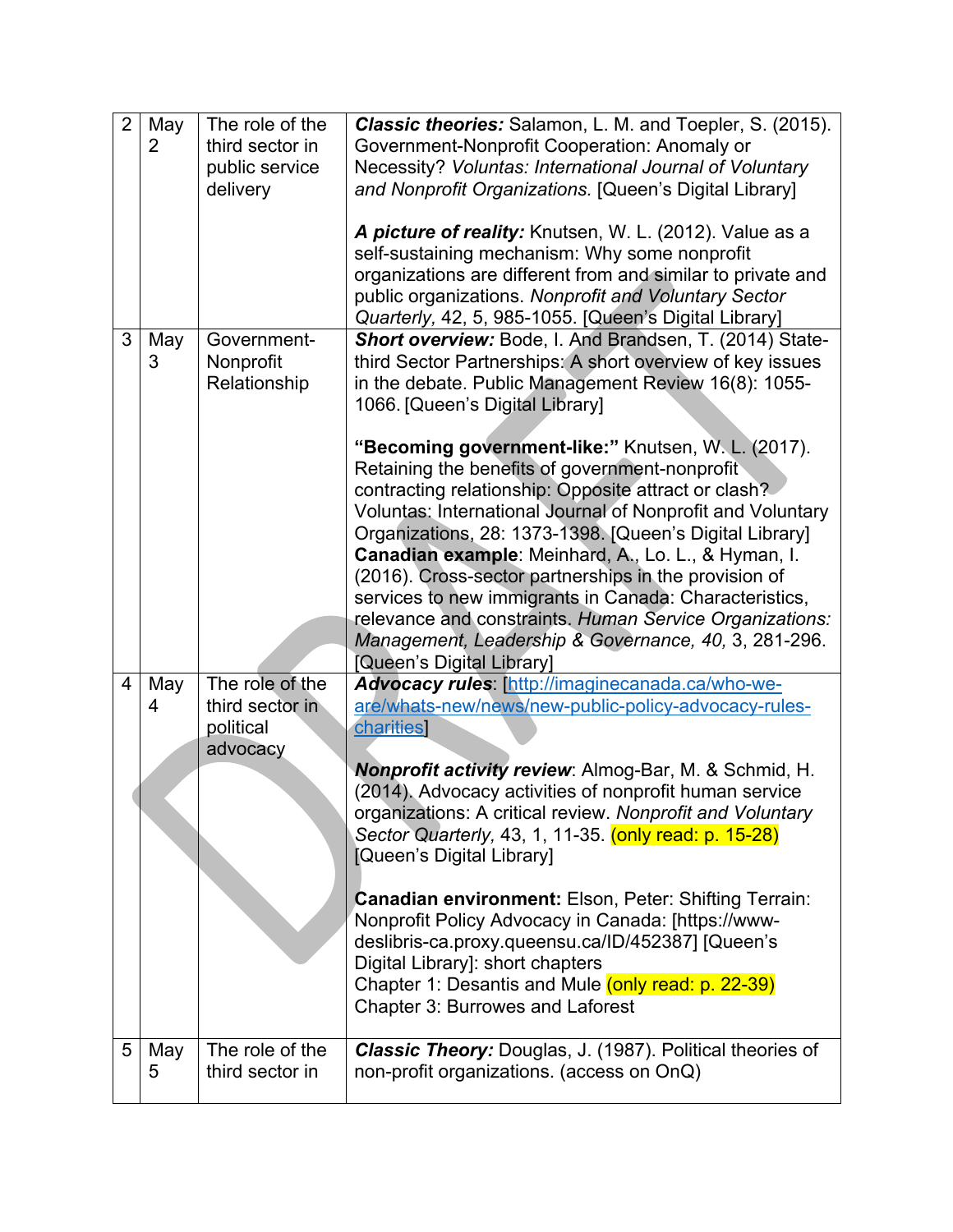|                |          | democracy and<br>community   | <b>Current Trends:</b> Eikenberry, A. (2009). Refusing the<br>market: A democratic discourse for voluntary and non-<br>profit organizations. Nonprofit and Voluntary Sector<br>Quarterly, 38, 4, p. 582-596. (access Queen's Library)<br>Brock, K. (2018). Government and community relations.<br>In Steel, K. Management of Nonprofit and Charitable<br>Organizations in Canada. (4 <sup>th</sup> edition) (Access on OnQ)<br><b>Selected pages only</b><br>Anheier, H. K. (2009). What kind of nonprofit sector, what |
|----------------|----------|------------------------------|-------------------------------------------------------------------------------------------------------------------------------------------------------------------------------------------------------------------------------------------------------------------------------------------------------------------------------------------------------------------------------------------------------------------------------------------------------------------------------------------------------------------------|
|                |          |                              | kind of society? Comparative policy reflection. American<br>Behavioral Scientist, 52, 7, 1082-1094. (Access on<br>Queen's Library) [only read: p.1082-1088]                                                                                                                                                                                                                                                                                                                                                             |
| 6              | May<br>6 | Accountability<br>and ethics | Accountability: Ebrahim, A. (2010). Many faces of<br>nonprofit accountability. In The Josey-Bass Handbook of<br>Nonprofit Leadership and Management. (Access on OnQ)<br><b>Selected Pages Only]</b><br>Ethics: Jeavons, T. H. (2010). Ethical Nonprofit<br>Management: Core Values and Key Practices. (Access<br>on OnQ) <b>Selected Pages Only</b>                                                                                                                                                                     |
| $\overline{7}$ | May<br>7 | <b>Board</b><br>Governance   | Practical nonprofit perspective: Stakeholders,<br>Governance, and Accountability book chapter from<br>Anheier Helmut's book (available on OnQ or via Queen's<br>Digital Library: download the chapter)<br><b>Practical governance basics:</b> Chapter 3: Managing the<br>Governance Function: Developing Effective Boards of<br>Directors by Vic Murray, in The Management of Nonprofit<br>and Charitable Organizations in Canada. (2018) (access<br>on OnQ) [selected pages only]                                      |
|                |          |                              | Government perspective: Van Puyvelde, S., Caers, R.,<br>and Jegers, M. (2012).<br>The governance of non-profit organizations: Integrating<br>agency theory with stakeholder and stewardship theories.<br>Nonprofit and Voluntary Sector Quarterly, 41, 3, 431-451.<br>(access Queen's Library)<br>(Only Read: p. 433-438)                                                                                                                                                                                               |

# ACADEMIC INTEGRITY:

Academic Integrity is constituted by the five core fundamental values of honesty, trust, fairness, respect and responsibility (see www.academicintegrity.org). These values are central to the building, nurturing and sustaining of an academic community in which all members of the community will thrive. Adherence to the values expressed through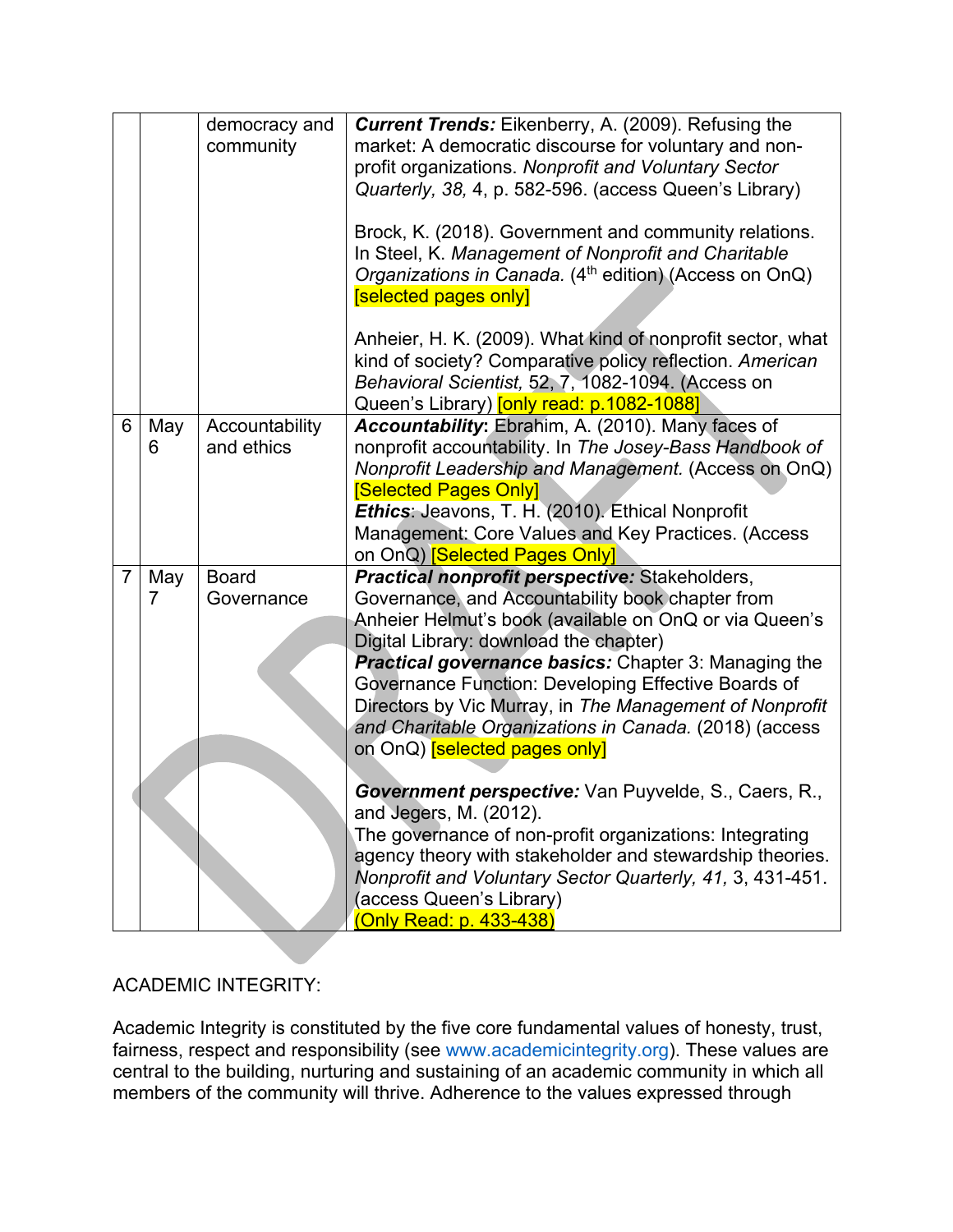academic integrity forms a foundation for the "freedom of inquiry and exchange of ideas" essential to the intellectual life of the University (see the Senate Report on Principles and Priorities www.queensu.ca/secretariat/policies/senate/report- principlesand-priorities).

Students are responsible for familiarizing themselves with the Academic Integrity Policy of the School of Graduate Studies, available

at http://www.queensu.ca/sgs/forstudents/policiesprocedures/SGSAcademicIntegrityPoli cyasofFeb2012.pdf.

Departures from academic integrity include plagiarism, use of unauthorized materials, facilitation, forgery and falsification, and are antithetical to the development of an academic community at Queen's. Given the seriousness of these matters, actions which contravene the regulation on academic integrity carry sanctions that can range from a warning or the loss of grades on an assignment or the failure of a course to the rescinding of a degree.

ACCOMMODATION FOR STUDENTS WITH DISABILITIES:

Students with physical and learning disabilities must contact the instructor as soon as possible in order for accommodations/modifications for course expectations to be made.

Queen's University is committed to achieving full accessibility for persons with disabilities. Part of this commitment includes arranging academic accommodations for students with disabilities to ensure they have an equitable opportunity to participate in all of their academic activities. If you are a student with a disability and think you may need accommodations, you are strongly encouraged to contact Queen's Student Accessibility Services (QSAS) and register as early as possible. For more information, including important deadlines, please visit the QSAS website at: https://www.queensu.ca/studentwellness/accessibility-services

## COPYRIGHT:

The link below provides copyright guidelines for students to familiarize themselves with the Copyright Act of Canada: https://library.queensu.ca/help-services/copyright-fairdealing/copyright-guidelines-studentsand-users-library

## **TURNITIN STATEMENT**

This course makes use of Turnitin, a third-party application that helps maintain standards of excellence in academic integrity. Normally, students will be required to submit their course assignments to through onQ to Turnitin. In doing so, students' work will be included as source documents in the Turnitin reference database, where they will be used solely for the purpose of detecting plagiarism.

Turnitin is a suite of tools that provide instructors with information about the authenticity of submitted work and facilitates the process of grading. Turnitin compares submitted